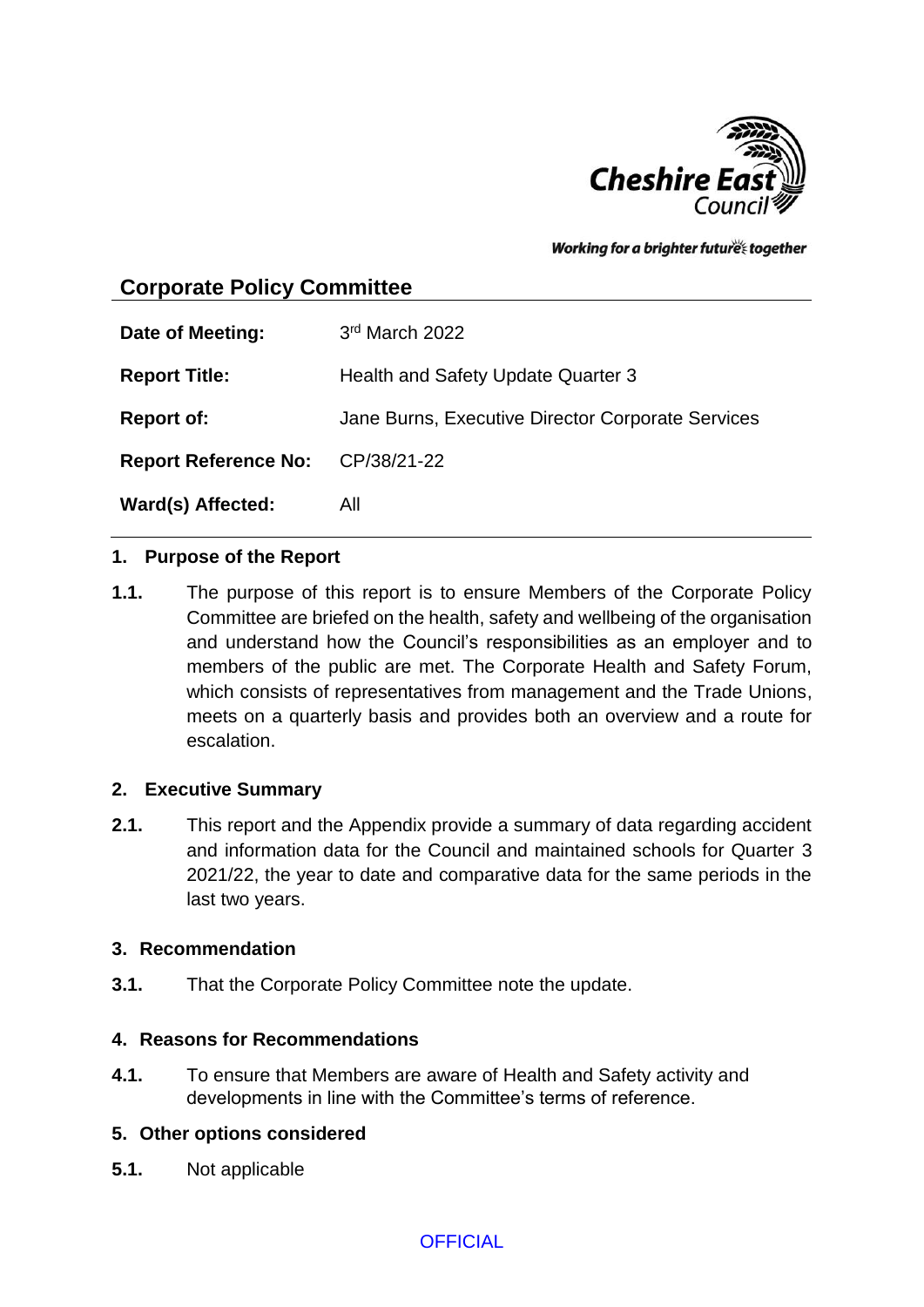## **6. Background**

- **6.1.** Table 1 sets out the key accident and incident data for Quarter 3 2021/22, with Appendix 1 providing further details of accident and incident information for the Council and maintained schools, and the work of the Health and Safety team for Quarter 3 2021/22 and the year to date.
- **6.2.** Comparative data for the last two years is included to recognise the impact of lockdown restrictions across Council services and maintained schools during 2020/21.
- **6.3.** Accident and incident rates for Council employees and members of the public have increased in Q3 by comparison to the previous year but are still lower than the same period in 2019/20. The exception to this is in maintained schools. There are no areas of concern in terms of trends or sites to bring to the Committee's attention; we have noticed an overall increase in recording of accident and incidents in schools in 2021/22 to date.

| <b>Council (EMPLOYEES)</b> | Q3 21/22     | Q3 20/21       | Q3 19/20       |
|----------------------------|--------------|----------------|----------------|
| Average Head Count         | 3,385        | 3,602          | 3,951          |
| Accidents                  | 37           | 44             | 66             |
| RIDDOR Reportable          |              | 1              | 4              |
| <b>Incident Rate</b>       | 10.93        | 12.22          | 16.70          |
|                            |              |                |                |
| <b>Schools (EMPLOYEES)</b> | Q3 21/22     | Q3 20/21       | Q3 19/20       |
| Average Head Count         | 2,994        | 3,107          | 3,094          |
| Accidents                  | 32           | 26             | 23             |
| <b>RIDDOR Reportable</b>   |              |                | 1              |
| <b>Incident Rate</b>       | 10.69        | 8.37           | 7.43           |
|                            |              |                |                |
| <b>Council (MOTP)</b>      | Q3 21/22     | Q3 20/21       | Q3 19/20       |
| Accidents                  | 118          | 71             | 224            |
| RIDDOR Reportable          | $\mathbf{1}$ | $\overline{2}$ | 6              |
|                            |              |                |                |
| <b>Schools (MOTP)</b>      | Q3 21/22     | Q3 20/21       | Q3 19/20       |
| Accidents                  | 86           | 155            | 76             |
| <b>RIDDOR Reportable</b>   |              |                | $\overline{7}$ |
|                            |              |                |                |
| <b>Total Accidents</b>     | Q3 21/22     | Q3 20/21       | Q3 19/20       |
| Council                    | 155          | 115            | 290            |
| Schools                    | 118          | 181            | 99             |
|                            |              |                |                |
| <b>Incidents</b>           | Q3 21/22     | Q3 20/21       | Q3 19/20       |
| Council                    | 135          | 180            | 105            |

*Table 1 - Quarter 3 Accident and Incident Figures*

Schools and the set of  $\begin{array}{ccc} 7 & 7 & 7 & 30 \end{array}$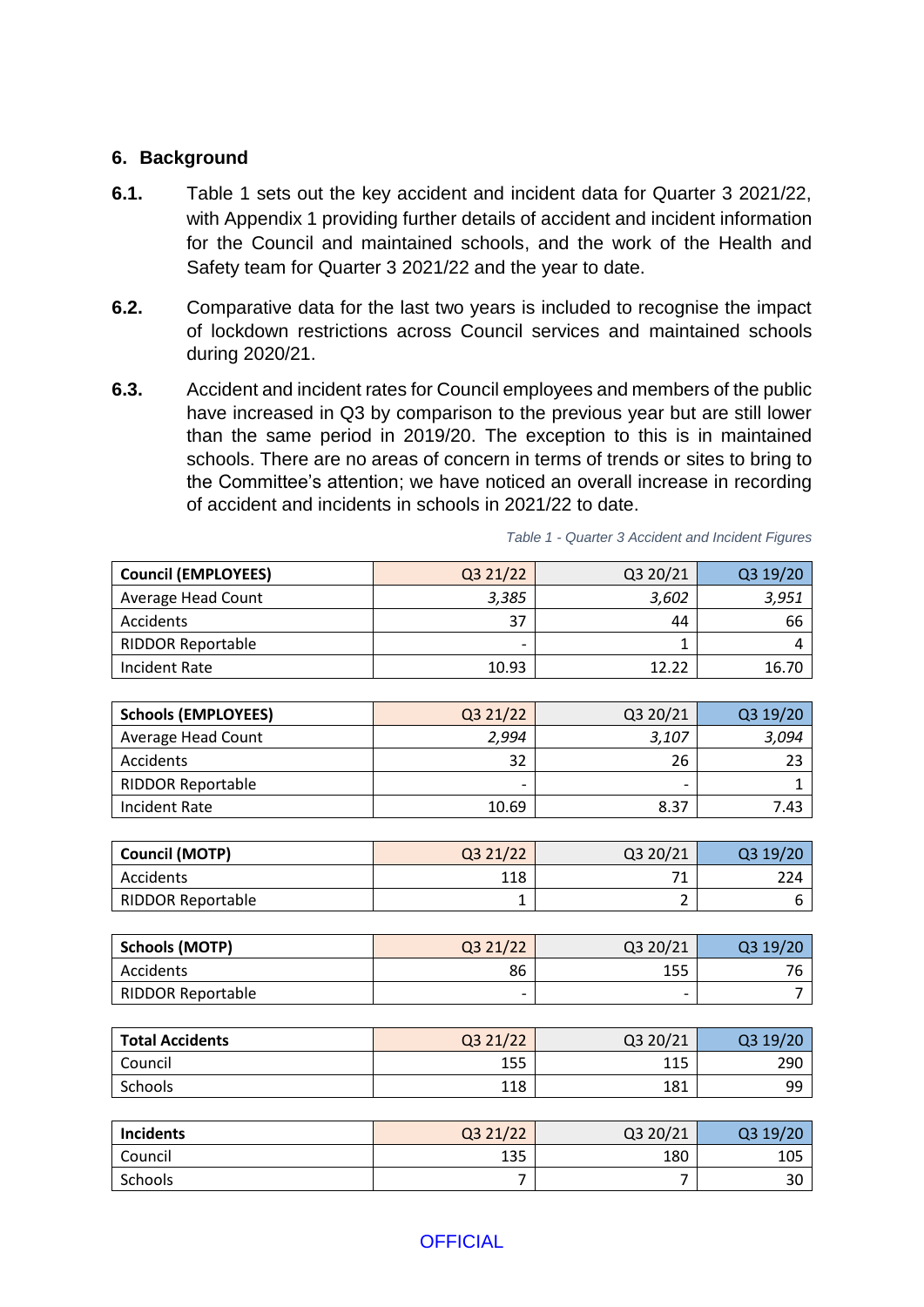- **6.4.** Accident and incident/near miss reports are recorded for members of staff and for members of the public. This covers Council and school staff/employees, and members of the public who are injured or have a near miss on Council land, or in the course of receiving services provided by the Council.
- **6.5.** In a school context, accidents and incidents to pupils are treated and recorded as members of the public. As the RIDDOR reporting guidance is to record when a person is taken directly to hospital for treatment, many accidents are initially flagged as RIDDORs as pupils attend hospital as a precaution. The Health and Safety Executive advice is for these to be reported under RIDDOR only where there is a fault with equipment, facilities or the accident arose as a lack of supervision.
- **6.6.** An accident is an unplanned and uncontrolled event which causes injury to persons, damage to property or a combination of both. Examples include a fall resulting in a fracture, incorrect operation of machinery leading to a breakdown, an act of non-consensual physical violence done to a person at work.
- **6.7.** An incident, or near miss is an unplanned and uncontrolled event which does not cause injury or damage but could do so. Examples include articles falling near to people, short circuits on electrical equipment, and verbal aggression towards employees.
- **6.8.** The data in Table 1 includes events which have been reported under the Reporting of Injuries, Diseases, or Dangerous Occurrence Regulations (RIDDOR). These regulations require the employer to report certain categories of accident, injury, certain diseases, and certain types of dangerous occurrences (those which had the potential to cause injury) to the Health and Safety Executive (HSE). Also reportable are accidents where the injury results in the person being off work for more than 7 days. The HSE may choose to further investigate these reports.
- **6.9.** There was one RIDDOR reportable accident recorded in Quarter 3, this relates to a member of the public injured after falling off their bike on a footpath and having struck a piece of edging. They had minor injuries and a check-up at A&E. The obstacle has been removed and the surface made good at the site.
- **6.10.** There are no accidents or incidents requiring HSE investigation from Council or School figures during the year to date.
- **6.11.** An incident, although an event where no physical injury occurs, although this may still be reportable under RIDDOR depending on the circumstances. Data is provided on events reported from Council staff, School Staff and Members of the Public (MOTP).
- **6.12.** Data relating to the Council's Alternative Service Delivery Vehicles is not reflected in these figures. This information is reported to and considered by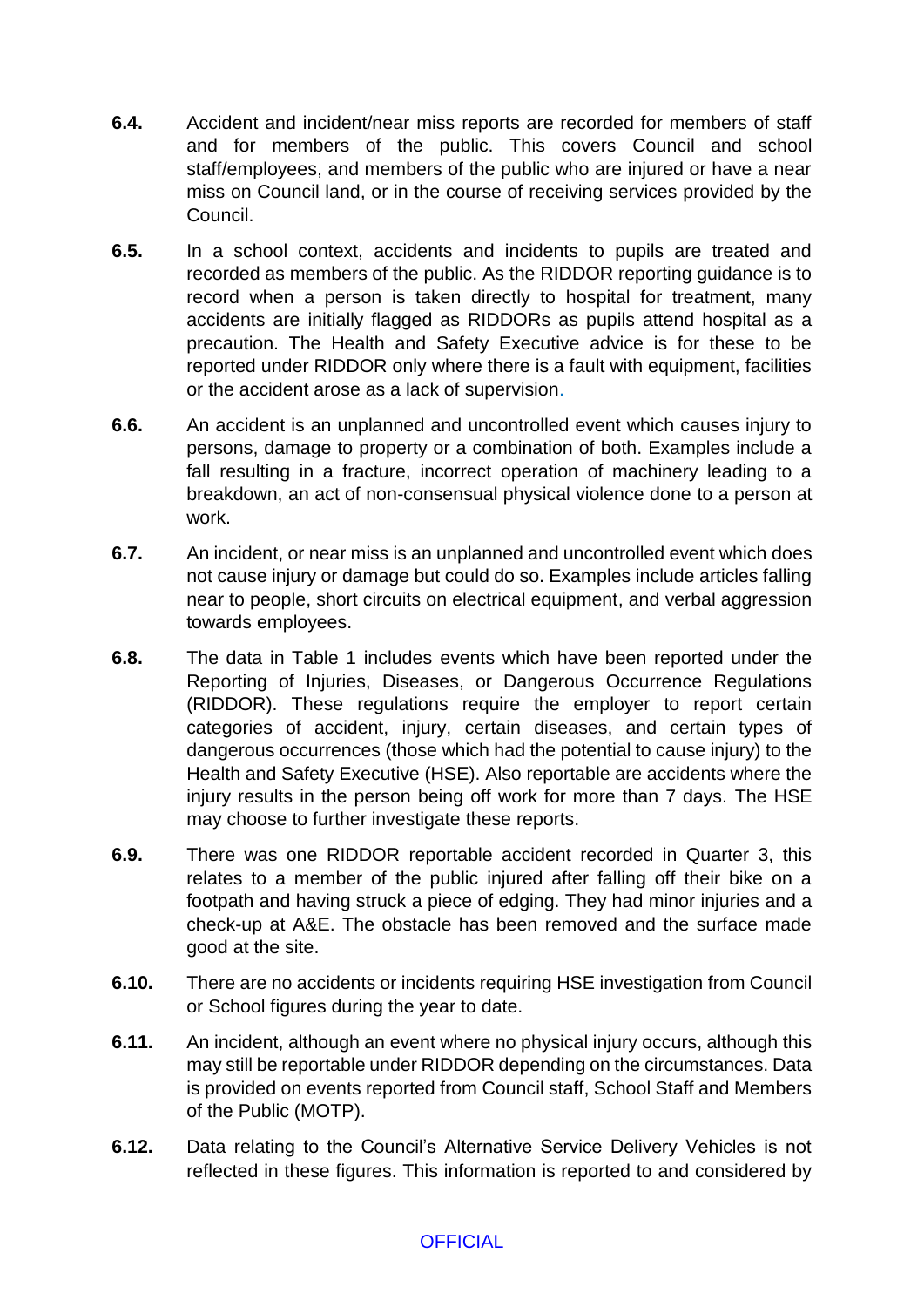their respective Boards. An outline of the health and safety management systems in operation at Ansa is outlined in Appendix 2 to this report.

- **6.13.** Data relating to Academies is also excluded. Academies are responsible for completing their own accident reporting, including making RIDDOR reports to the Health and Safety Executive where necessary. There is no requirement for Academies to publish information in relation to accidents and incidents publicly, but arrangements for responsibilities for Health and Safety, including monitoring and reviewing activity will be set out in the school's Health and Safety policy, which they are required to have to ensure compliance with various Health and Safety legislation.
- **6.14.** A range of Health and Safety related training is co-ordinated by the Health and Safety team, in conjunction with the Council's Workforce Development team. This is provided to Council and School delegates. Course provision usually includes a variety of first aid training, including refresher and requalification training, and courses such as "Leading Safely" and "Managing Safely" supported by the Institute of Occupational Safety and Health (IOSH).
- **6.15.** During the pandemic, and whilst colleagues are supported to work from home wherever possible, essential training to support service delivery, primarily around first aid has been prioritised and conducted following Covid secure practices. We have been working with our training provider to identify where training can be effectively delivered using remote means, and courses have been delivered during using this from Quarter 3 onwards.
- **6.16.** Details of courses and attendance for Quarter 3 are provided in the Appendix. Course attendance was affected by cancellations due to Covid during this quarter, and a lower number of courses were delivered due to the Christmas break. However, course feedback has been positive, particularly around the care taken in delivering face to face training.
- **6.17.** Support to maintained schools is supplemented by a bought back advice and guidance service provided by the Health and Safety team. This is also available to Academies. Visits to schools were paused during the first national lockdown and have been subsequently provided through a combination of 'virtual' and physical site visits, which have been positively received.
- **6.18.** The majority of school visits during Quarter 3 have been on-site, although the decision for remote or on-site visit is made between the school and the Schools Health and Safety advisor prior to the visit; a small number of visits needed to be re-arranged during the quarter due to the impact of the omicron variant, but these have all been re-scheduled. Advice and guidance has been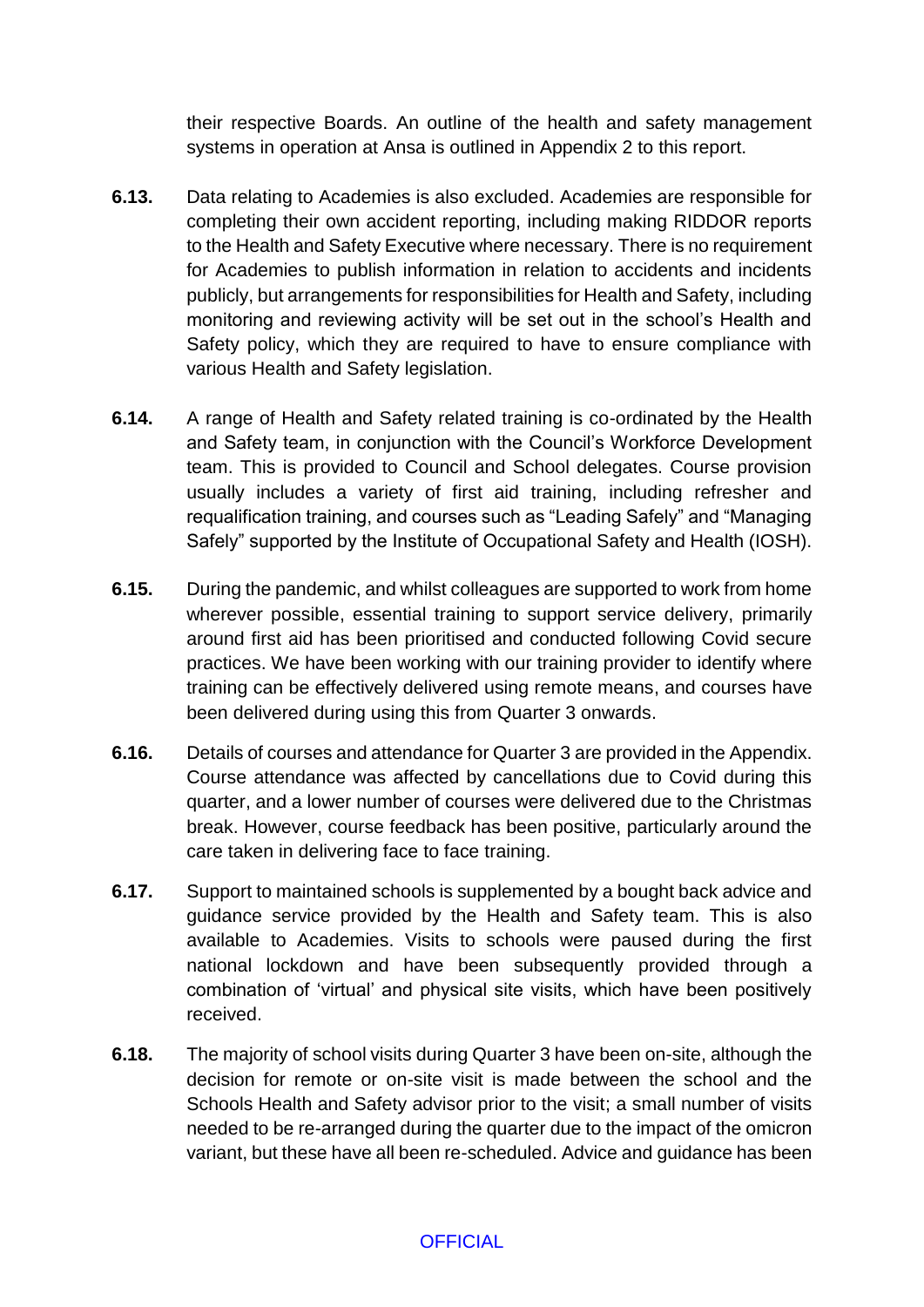provided throughout the pandemic, to the Council's Education team, and individual schools as needed.

**6.19.** The Health and Safety team undertake reviews of policies on a rolling basis to ensure they reflect relevant legislation, current best practice, and the operation of the Council. Updates to existing policies are made following consultation with the Corporate Health and Safety Forum; the following policies will be considered at the meeting of the forum later in March.

# **7. Implications**

## **7.1. Legal**

7.1.1. Activity relating to the summaries in this report contributes to ensuring that the Council's statutory responsibilities as an employer are met.

## **7.2. Finance**

7.2.1. There are no implications for the Council's MTFS arising from this report.

## **7.3. Policy**

7.3.1. Policy implications are covered in the body of the report.

## **7.4. Equality**

7.4.1. There are no direct equality implications arising from this update report.

## **7.5. Human Resources**

7.5.1. There are no direct HR implications arising from this report; the activity outlined in this report is to ensure the health, safety, and wellbeing of employees.

### **7.6. Risk Management**

7.6.1. There are no specific risks arising as a result of this update report.

### **7.7. Rural Communities**

7.7.1. There are no direct implications for rural communities arising from this update report.

# **7.8. Children and Young People/Cared for Children**

7.8.1. There are no direct implications for children and young people arising from this update report.

### **7.9. Public Health**

7.9.1. There are no direct implications for public health arising from this update report.